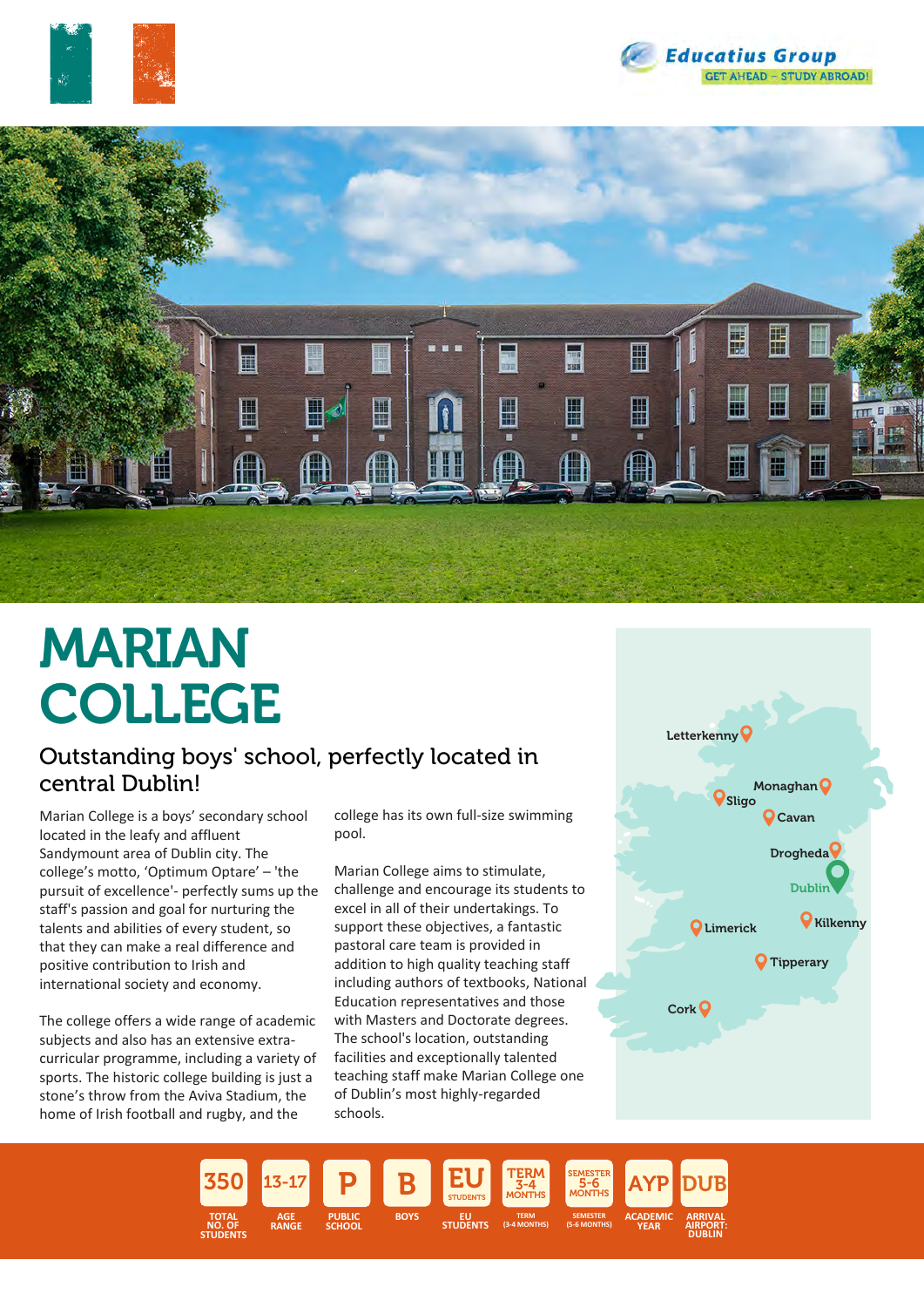

## MARIAN COLLEGE

#### STUDY OPPORTUNITIES

Junior Cycle (Junior Certificate) Transition Year Senior Cycle (Leaving Certificate)





## SCHOOL SUBJECTS

## JUNIOR CYCLE SUBJECTS

#### **Core Subjects:**

English, Maths, Science, Physical Education, Religious Education, History, Geography, Civic Social & Political Education, Social Personal & Health Education, Wellbeing

**Optional Subjects:** Art & Design, Music, Business Studies, Modern Language: French or Spanish

## SENIOR CYCLE SUBJECTS

**Core Subjects:** English, Maths, Wellbeing, Careers Guidance

#### **Optional Subjects:**

Art & Design, Music, Accounting, Business, Economics, Biology, Chemistry, Physics, Geography, History, Modern Language: French or Spanish